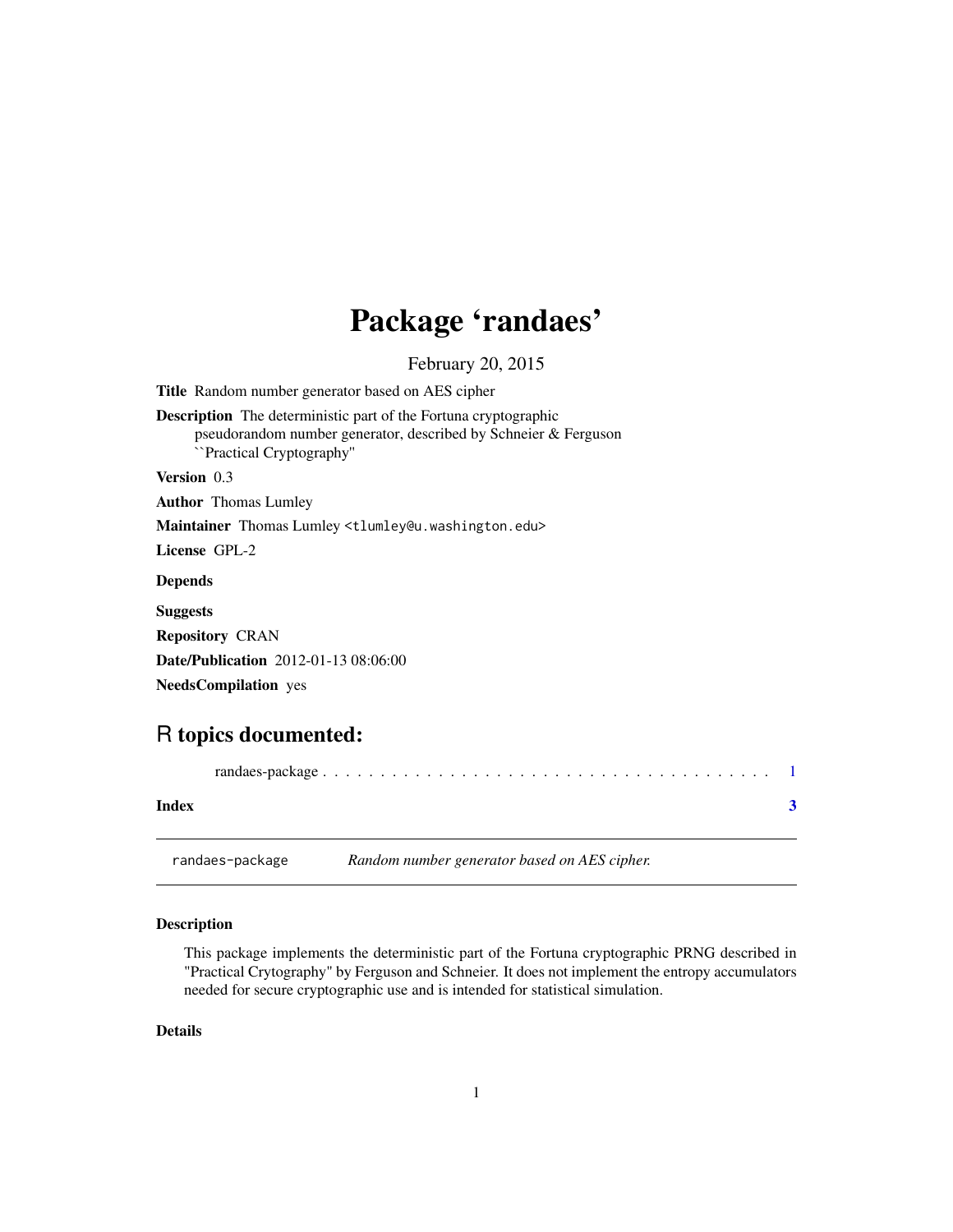| Package: | randaes    |
|----------|------------|
| Type:    | Package    |
| Version: | 0.1        |
| Date:    | 2005-08-25 |
| License: | GPL 2      |

<span id="page-1-0"></span>After loading the package, RNGkind("user") will use the generator.

The generator encrypts a 128-bit counter using 256-bit AES, resetting the key after  $2^{16}$  encryptions to minimise information leakage from lack of collisions. Each 128-bit result is used to provide two U[0,1] numbers, which thus have the full 53 bits of variability representable in double precision.

Because of the encryption step and the use of 64 bit rather than 32 bit results, this generator is 50-100% slower than the built-in Mersenne Twister. Ferguson and Schneier argue that any computation distinguishing the output of this generator from genuinely random numbers in less than  $2^{113}$ operations implies an attack on the underlying cipher [or, much more likely, a bug in the implementation], so the generator should be particularly useful for rechecking the results of surprising simulations.

#### Author(s)

Thomas Lumley, using AES code by Christophe Devine

#### References

Ferguson N, Schneier B. (2003) Practical Cryptography. John Wiley \& Sons.

National Institute of Standard and Technology (2001). "Advanced Encryption Standard". Federal Information Processing Standard 197.

#### See Also

[Random.user](#page-0-1), [RNGkind](#page-0-1)

#### Examples

```
RNGkind("user")
set.seed(42)
runif(10)
```
## generates random integers in blocks of 4 .C("fortuna\_ints", as.integer(6), integer(6))